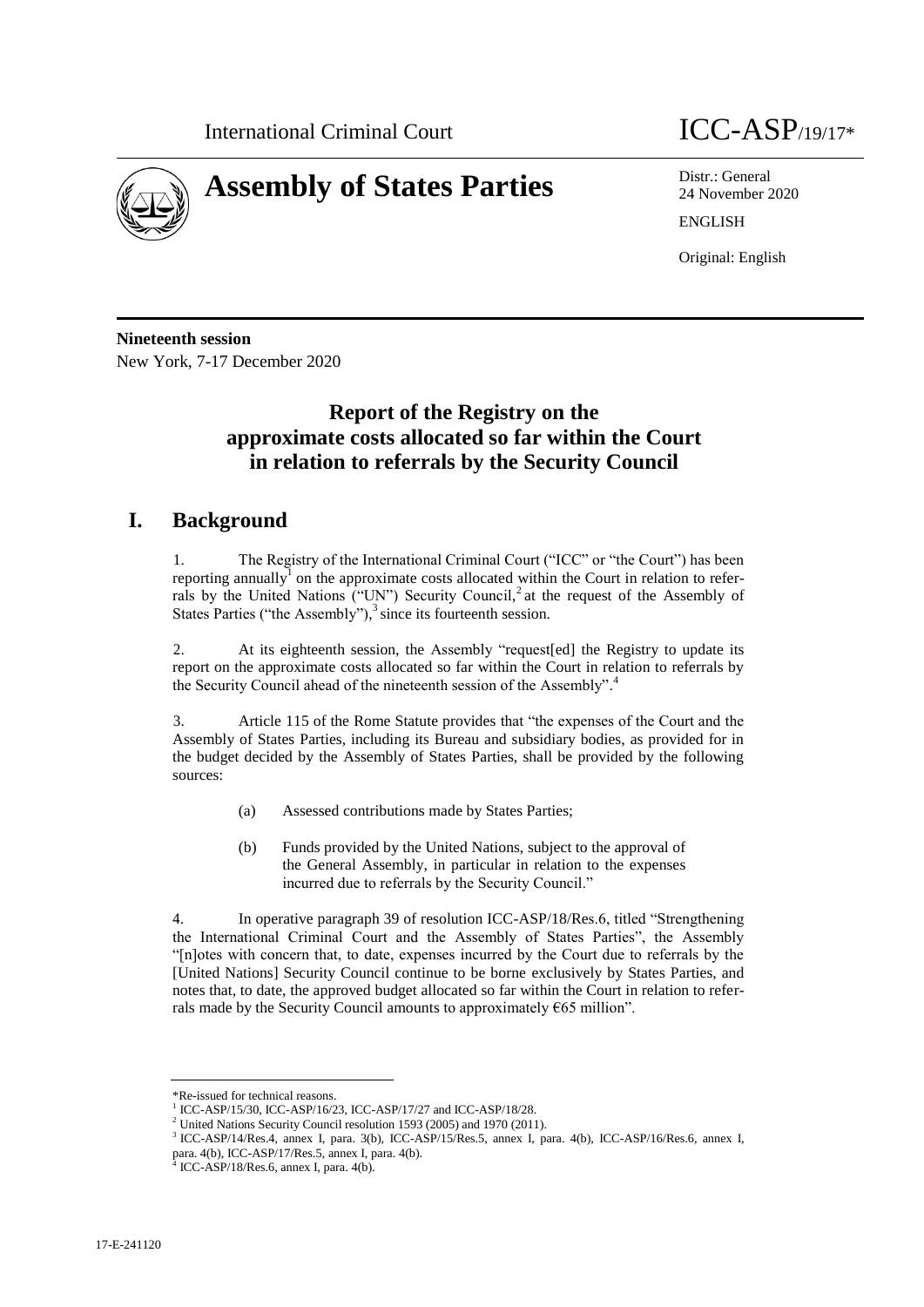## **II. Background**

5. It needs to be noted that the approximate cost allocations indicated below exclude limited cross-cutting costs associated with operational support activities for all the different situations and cases in the Court. The Court's budget methodology does not include distribution of support costs to its operations.<sup>5</sup> The estimate below can therefore not be considered to be a fully accurate costing of the situations referred by the Security Council,<sup>6</sup> following a standard cost accounting methodology; rather, it is an approximate budgetary indication of the direct financial impact of these situations as allotted in the Court's yearly budgets.

6. To date, the approved budgets allocated so far within the Court in relation to the referrals made by the Security Council amount to approximately  $\epsilon$ 69,862.8 thousand over the years, as illustrated by the table below:

| Regular budget $costs7$ – approved budget (in thousands of euros) |                            |                                       |                                        |                 |                                      |                                       |
|-------------------------------------------------------------------|----------------------------|---------------------------------------|----------------------------------------|-----------------|--------------------------------------|---------------------------------------|
| Year                                                              | <i>Situation</i><br>Darfur | <b>Situation Darfur</b><br><b>OTP</b> | <i>Situation</i><br>Darfur<br>Registry | Situation Libya | <b>Situation Libya</b><br><b>OTP</b> | <i>Situation</i><br>Libya<br>Registry |
| 2006                                                              | 5,755.2                    | 4,253.2                               | 1,468.3                                | N/A             | N/A                                  | N/A                                   |
| 2007                                                              | 6,158.6                    | 4,480.5                               | 1,678.1                                | N/A             | N/A                                  | N/A                                   |
| 2008                                                              | 7,080.8                    | 4,182.6                               | 2,861.5                                | N/A             | N/A                                  | N/A                                   |
| 2009                                                              | 7,575.6                    | 4,344.1                               | 3,225.3                                | N/A             | N/A                                  | N/A                                   |
| 2010                                                              | 6,602.6                    | 4,050.5                               | 2,552.1                                | N/A             | N/A                                  | N/A                                   |
| 2011                                                              | 4,728.9                    | 2,375.0                               | 2,353.9                                | N/A             | N/A                                  | N/A                                   |
| 2012                                                              | 3,185.1                    | 2,310.2                               | 874.9                                  | 6,487.9         | 4,890.8                              | 1,597.1                               |
| 2013                                                              | 1,659.5                    | 1,519.9                               | 139.6                                  | 1,659.5         | 1,406.7                              | 252.8                                 |
| 2014                                                              | 1,265.2                    | 1,058.1                               | 207.1                                  | 584.3           | 340.2                                | 244.1                                 |
| 2015                                                              | 336.0                      | 167.1                                 | 168.9                                  | 622.8           | 594.4                                | 28.5                                  |
| 2016                                                              | 519.4                      | 336.4                                 | 183.0                                  | 733.6           | 528.7                                | 203.1                                 |
| 2017                                                              | 1,399.9                    | 1,158.7                               | 241.3                                  | 1,568.0         | 1,393.4                              | 174.6                                 |
| 2018                                                              | 1,270.3                    | 1,065.3                               | 205.0                                  | 1,689.5         | 1,455.7                              | 233.8                                 |
| 2019                                                              | 1,464.0                    | 1,160.5                               | 303.5                                  | 2,286.9         | 2,084.2                              | 202.7                                 |
| 2020                                                              | 1,457.5                    | 1,223.3                               | 234.2                                  | 3,771.7         | 3,591.5                              | 180.2                                 |
| <b>Total</b>                                                      | 50,458.7                   | 33,685.4                              | 16,696.7                               | 19,404.2        | 16,285.5                             | 3,116.8                               |
|                                                                   |                            |                                       |                                        |                 |                                      |                                       |
| <b>Grand</b> total                                                | 69,862.8                   |                                       |                                        |                 |                                      |                                       |

7. The approximate costs have been determined based on the planned budgetary allocation included in the Court's yearly budgets, as approved by the Assembly of States Parties. The figures in the above table specify all Court budgeted costs foreseen for the situations in Darfur and Libya. A breakdown is also provided for OTP and Registry related budget allocation per situation.

8. Notably, the above allocation of resources consists of those funds directly associated with the situations in Libya and Darfur, Sudan. These funds have covered, *inter alia*, the different cost allocations related to investigative and cooperation-related missions, the allocations related to judicial proceedings in both situations (particularly regarding the pre-trial proceedings, including initial appearances and confirmation of charges,  $\frac{8}{3}$  in the cases of *The* 

 $6$  United Nations Security Council resolution 1593 (2005) and 1970 (2011).

 $<sup>5</sup>$  For example, the generic cost of IT equipment is borne by the Registry section responsible for IT and such costs</sup> do not appear under the budget of teams operating in a particular situation, such as Libya or Sudan.

<sup>7</sup> The 'costs' presented in the table are planned expenditures as included in the Court's yearly budgets and do not reflect actual expenditures.

<sup>8</sup> The opening of the confirmation of charges concerning the case of *The Prosecutor v. Abd-Al-Rahman* is scheduled for 7 December 2020.